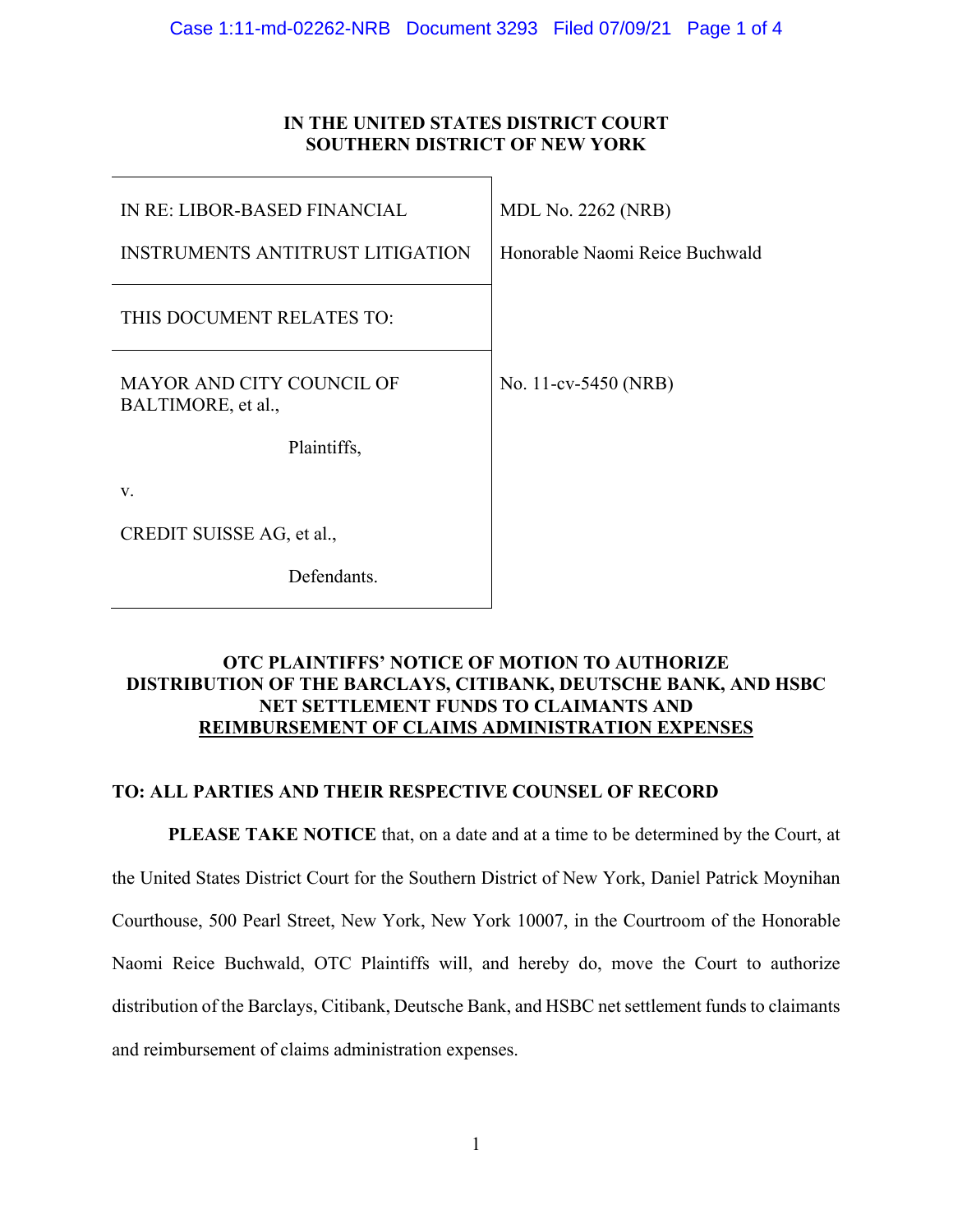#### Case 1:11-md-02262-NRB Document 3293 Filed 07/09/21 Page 2 of 4

Submitted herewith in support of OTC Plaintiffs' motion are: (i) the Memorandum of Law in support; (ii) the Declaration of Amy Lake and exhibits thereto; (iii) the Declaration of Ilan Guedj

and exhibit thereto; and (iv) a Proposed Order granting the motion.

### Dated: July 9, 2021

### By: /s/ Michael D. Hausfeld

Michael D. Hausfeld Hilary Scherrer Nathaniel C. Giddings HAUSFELD LLP 888 16th Street, N.W., Suite 300 Washington, DC 20006 Telephone: (202) 540-7200 Facsimile: (202) 540-7201 mhausfeld@hausfeld.com hscherrer@hausfeld.com ngiddings@hausfeld.com

Gary I. Smith, Jr. HAUSFELD LLP 325 Chestnut Street, Suite 900 Philadelphia, PA 19106 Telephone: (215) 985-3270 Facsimile: (215) 985-3271 gsmith@hausfeld.com

#### /s/ William Christopher Carmody

William Christopher Carmody (WC8478) Arun Subramanian (AS2096) Seth Ard (SA1817) Geng Chen (GC2733) SUSMAN GODFREY L.L.P. 1301 Avenue of the Americas, 32nd Fl. New York, NY 10019-6023 Telephone: (212) 336-3330 Facsimile: (212) 336-8340 bcarmody@susmangodfrey.com asubramanian@susmangodfrey.com sard@susmangodfrey.com gchen@susmangodfrey.com

Marc M. Seltzer Glenn C. Bridgman SUSMAN GODFREY L.L.P. 1900 Avenue of the Stars, Suite 1400 Los Angeles, CA 90067-6029 Telephone: (310) 789-3100 Facsimile: (310) 789-3150 mseltzer@susmangodfrey.com gbridgman@susmangodfrey.com

Matthew Berry Drew D. Hansen SUSMAN GODFREY L.L.P. 1201 Third Avenue, Suite 3800 Seattle, WA 98101-3000 Telephone: (206) 516-3880 Facsimile: (206) 516-3883 mberry@susmangodfrey.com dhansen@susmangodfrey.com

Barry C. Barnett (BB1984)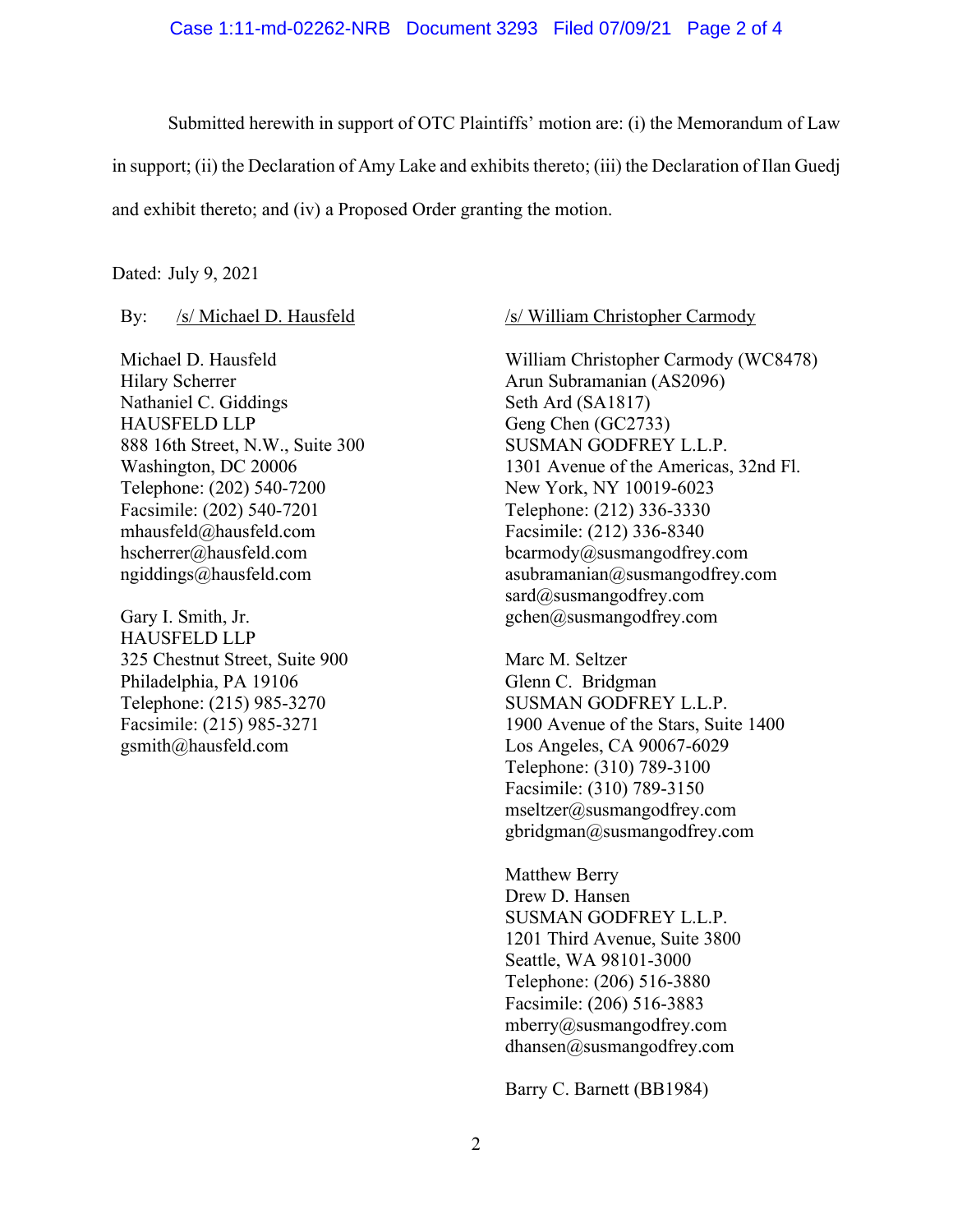Karen Oshman Michael Kelso SUSMAN GODFREY L.L.P. 1000 Louisiana Street, Suite 5100 Houston, TX 77002-5096 Telephone: (713) 651-9366 Facsimile: (713) 654-6666 bbamett@susmangodfrey.com koshman@susmangodfrey.com mkelso@susmangodfrey.com

*Co-Lead Class Counsel for the OTC Plaintiffs*